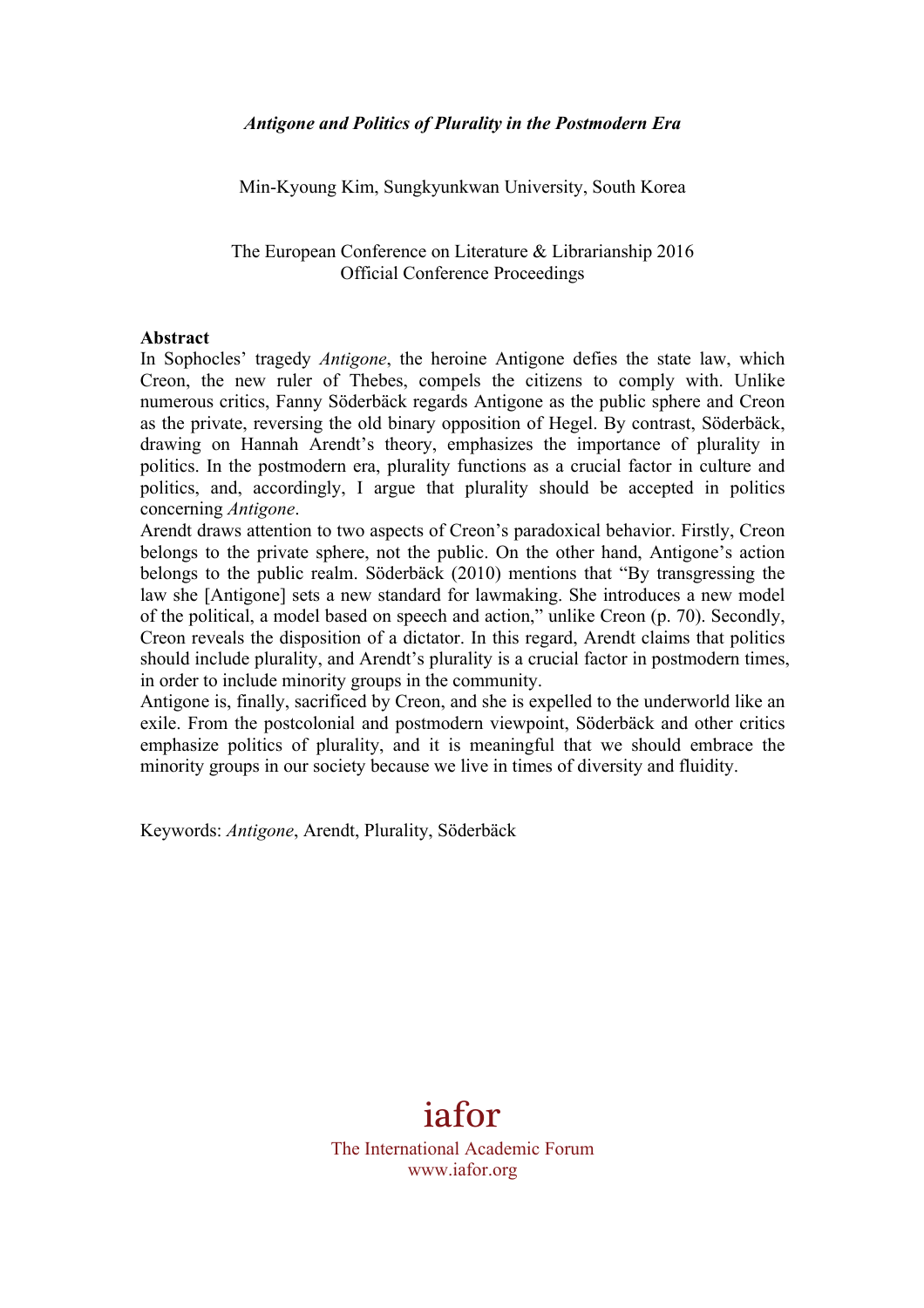## *Antigone* **and Politics of Plurality in the Postmodern Era**

Sophocles' tragedy *Antigone*, <sup>1</sup> which was written in 442 BC, has been dealt with for centuries by critics and adapted for dramas, poetry, movies and various performances throughout the world. In *Antigone*, the heroine defies the state law, which the new ruler of Thebes, Creon, compels the citizens to comply with, and instead she obeys the divine law. Critics have been, especially, interested in the heroine Antigone who resists Creon, and they have analyzed *Antigone* through confrontation between Antigone and Creon. Most of all, critics focused on the two figures Antigone and Creon, and they discussed *Antigone* through the binary oppositions between the individual and the state or community, particularity and universality, divine law and human law, or female ethics and male authority.

However, German philosopher G.W.F. Hegel, French psychoanalyst Jacques Lacan and numerous feminists, such as Cecilia Sjöholm and Julia Kristeva, reveal different viewpoints on *Antigone*, and this Greek tragedy is ceaselessly re-evaluated from various perspectives. Among these critics, Fanny Söderbäck intends to reverse the old binary opposition of Hegel and others, according to which Creon represents the public, or the universal, and Antigone represents the private, or the particular. Söderbäck rather regards Antigone as public and Creon as private. Hence, Söderbäck emphasizes the importance of plurality in politics, and she asserts that Creon ignores this plurality in the *polis*. In the postmodern era, plurality is regarded as crucial factor in culture and politics and, therefore, I argue that in compliance with postmodern trait, plurality should be accepted in politics concerning *Antigone* like Söderbäck's claim.

In Sophocles' *Antigone*, Antigone complies with God's law, not the state law enforced by Creon. Consequently, Creon regards Antigone as a rebel. Antigone is the daughter of Thebes' ruler Oedipus and Jocasta, who committed a suicide, and her two brothers Eteocles and Polynices died fighting for each other in order to sit on the throne of Thebes. Afterwards, Creon, who is Jocasta's brother, becomes the new ruler of Thebes and determines that Eteocles should be interred with honor. However, Polynices<sup>2</sup> is regarded as an enemy because he attacked Thebes, and Creon commands his citizens to leave Polynices body unburied. Antigone, nevertheless, rejects Creon's order and tries burying her brother's body. For this reason, Creon sees Antigone as a traitor:

CREON: And now, thou answer me. Be brief and clear. Didst know this burial was by law forbid? ANTIGONE: I knew. How could I help it? 'Twas not hid. CREON: And that law, knowing, thou didst dare to break? ANTIGONE: I deemed it not the voice of Zeus that spake That herald's word, not yet did Justice, she Whose throne is beyond death, give such decree

<sup>&</sup>lt;sup>1</sup> In his book *A commentary on the Plays of Sophocles*, James C. Hogan (1991) says, "*Antigone* was the first book of Sophocles' three Theban plays to be produced, probably in 442 B.C." (p. 126).

<sup>&</sup>lt;sup>2</sup> Hogan (1991) mentions, in *A commentary on the Plays of Sophocles*, that "As the play [*Antigone*] begins, Antigone and Ismene, the only surviving children of Oedipus, discuss an edict prohibiting the burial of their brother Polyneices, who has been killed in battle while attacking Thebes, leading an Argive army against his brother Eteocles. Creon, their uncle, is the new ruler of Thebes and has determined to leave Polyneices' corps unburied as an admonition for anyone who would attack the state" (p. 126).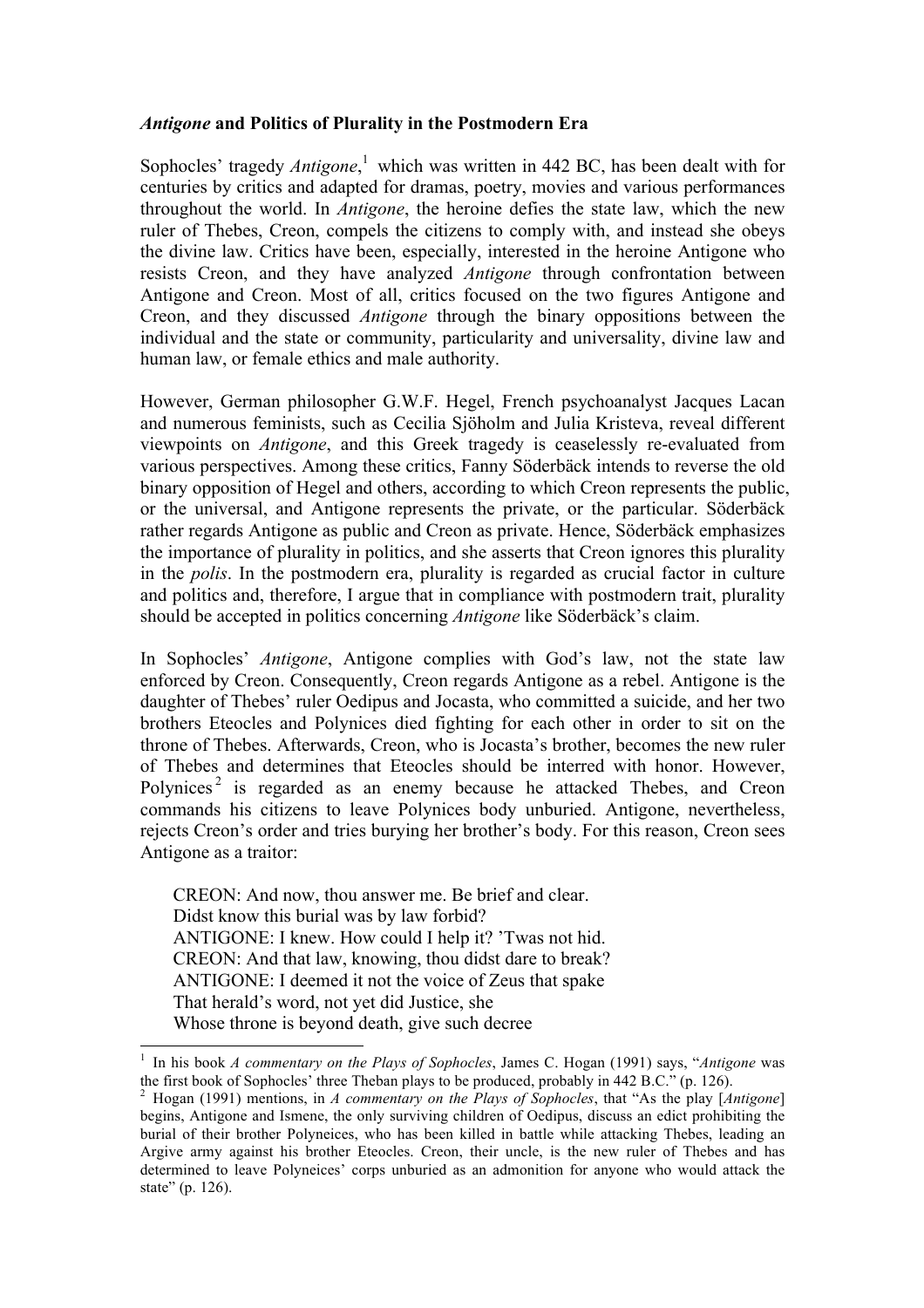To hold among mankind. I did not rate Thy proclamations for a thing so great As by their human strength to have overtrod The unwritten and undying laws of God . . . (445-55)

G.W.F. Hegel explains the conflict between Antigone and Creon through the binary opposition; that is, the critic defines Antigone as a woman, an individual and divine law, whereas he describes Creon as a man, the community and human law. From this viewpoint, Hegel argues that Antigone invades the public realm, the state law, and at the same time she tries to relocate the universality of the state to particularity of the individual. For Hegel (2003), Antigone is, therefore, the figure that attempts to privatize the public matter by infringing the state law:

Womankind—the everlasting irony in the life of the community—changes by intrigue the universal purpose of government into a private end, transforms its universal activity into a work of this or that specific individual, and perverts the universal property of the state into a possession and ornament for the family. (p. 276)

In contrast with Hegel's argument, Arendt draws attention to two aspects of Creon's paradoxical behavior; that is, on the one hand, Creon belongs to the private sphere, not the public; on the other, he is regarded as a tyrant. First, I will discuss why Creon reflects the traits of the private realm, not a public. Söderbäck (2010) asserts that from the viewpoint of Arendt, Creon should be defined as a representative of the private because "the whole concept of ruler and ruled" is seen as "prepolitical" and consequently the notion belongs to "the private realm" (p. 67). Therefore, Antigone does not refuse to conform to the state law, but rather Creon interrupts Antigone's family rite, invades Antigone's personal space and eventually privatizes politics like a household by using his authority as a ruler. In this respect, Söderbäck explains that in accordance with Arendt's claim, Creon lacks "action" in his politics and instead abuses his "strength," and, hence, he cannot be regarded as "public" (p. 67):

ANTIGONE: To thee is hateful all that I hold true. Yet, to see true, what praise could I have won More high than to have saved my mother's son From dogs and birds? ― Aye, all these Elders here Would praise me, were their lips not sealed by fear. . . . . . . . . . . . . . . . . . . . . . . . . . . . . . . . . . . . . . . . . . . CREON: Art not ashamed to be so unlike them? ANTIGONE: To have done a sister's duty brings no shame. CREON: No brother, then, was he whom this man slew? ANTIGONE: That was he; by both sides my brother true. (501-13)

In the conversation of Creon and Haemon, Creon continuously reveals that he intends to exercise authority over the citizen Antigone as if a father rules over his children in the patriarchal system of a household. Creon discloses his real purpose to Haemon regarding Antigone and, in this scene, he reveals that he tries to let his niece Antigone surrender to his patriarchal order, not to the state law. Therefore, Creon's action portrays a paradoxical aspect as a ruler of the city because he applies the public authority to the family sphere: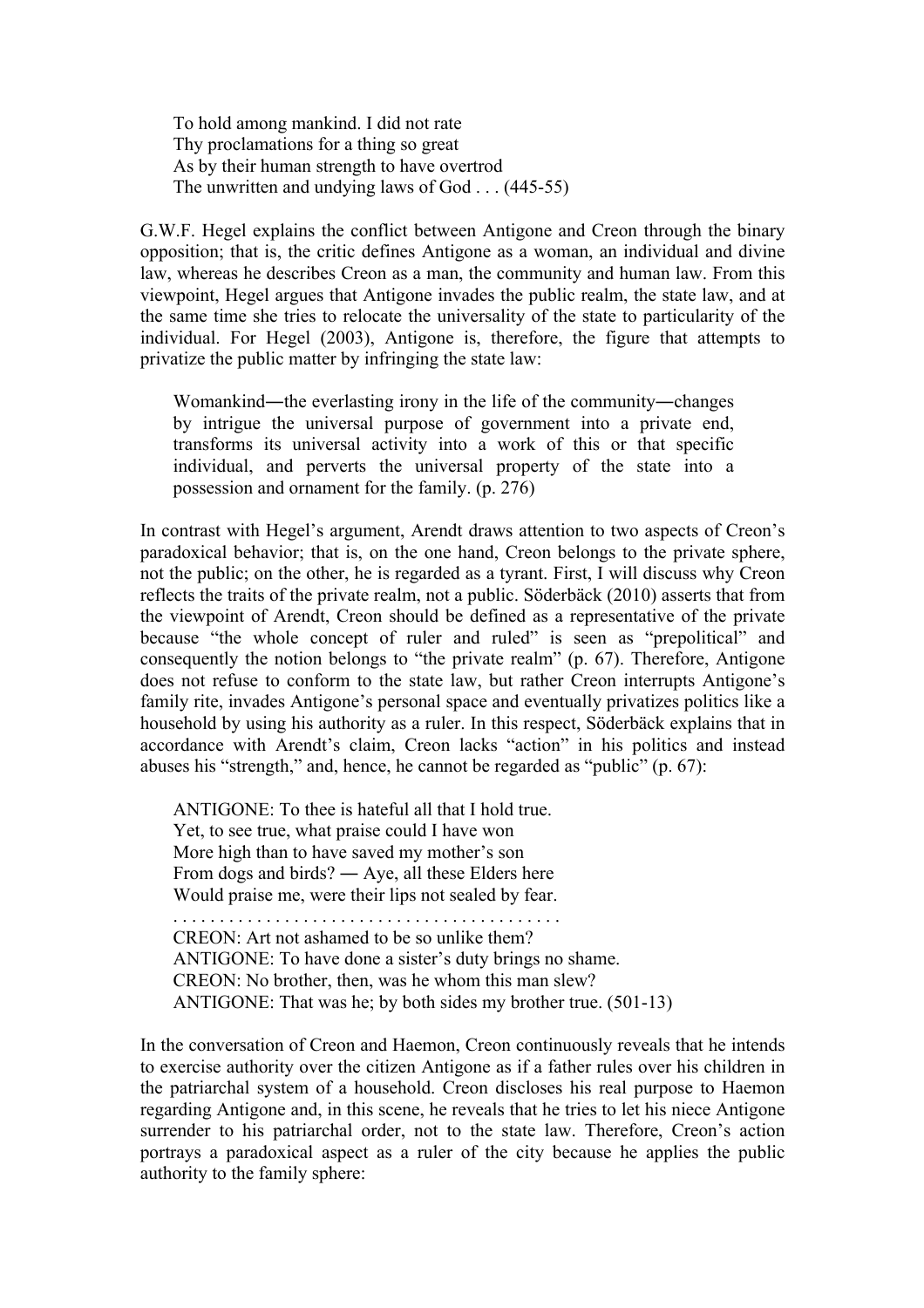CREON: She shall die. Oh let her rave Of kith and kindred and their patron Zeus; If my own kin must practise such abuse As this unpunished, what will strangers do? The man who keepeth his own household true In loyalty, he only in the state Is loyal, full-willed either to be great And rule, or to be humble and obey: (658-65)

On the other hand, Antigone's action ― mourning for her brother Polynices ― belongs to the public realm, not the private. In fact, Antigone resists Creon since he intervenes in her personal matter when she performs the family rite for her brother's burial. For this reason, Söderbäck claims that Antigone intends to hinder Creon from ruling over the state "as a patriarchal household" (p. 70). Consequently, Söderbäck adds that "By transgressing the law she [Antigone] sets a new standard for lawmaking. She introduces a new model of the political, a model based on speech and action rather than tyrannical rule," unlike Creon (p. 70).

Moreover, Rush Rehm has a similar standpoint with Söderbäck and supports this claim. Rehm (2006) explains that Antigone's crying and her action, which is to bury her brother Polynices, are related to her family and her duty as a sister, and precede the state law, mentioning that "Antigone feels compelled to bury Polyneices precisely because *he is her brother* . . . Her compulsion to perform funeral rites for his corpse takes precedence over all her other duties and responsibilities, from obeying political authority to building a family of her own" (p. 189):

ANTIGONE: So runs his order. Now thou knowest all. Now is the day to show thee nobly brave, Or born a princess but at heart a slave.

ISMENE: Thou thinkst to bury, though the deed is banned. . . . ANTIGONE: My flesh, and thine, whom thou deniest: Yes. ISMENE: When Creon hath forbid? 'Tis lawlessness. ANTIGONE: What right hath he to bar me from mine own? (36-47)

In this regard, Bonnie Honig also reveals the same stance with Arendt, Söderbäck and Rush Rehm's assertions in that Honig describes Antigone as public. For Honig, Antigone's behavior is not limited to the private sphere because her mourning for her brother Polynices can be regarded as a universal if it is considered as part of the tradition of tragedy. Honig (2013) states that in tragedy the protagonists endure "pain" and "suffering" before their heroic death, and therefore their lamenting and mourning are, in general, seen as universalized and humanized features:

Here tragedy's power is not that it redeems suffering, but that it exemplifies it in ways that highlight what many think to be the human's most basic common denominator ― the capacity to feel pain and suffer. Of the various tragic heroes, Sophocles' Antigone is taken best to exemplify universal suffering and the ethical turn, both by those who favor the turn to ethics (Butler) and by those who oppose it (Rancière). (p. 18)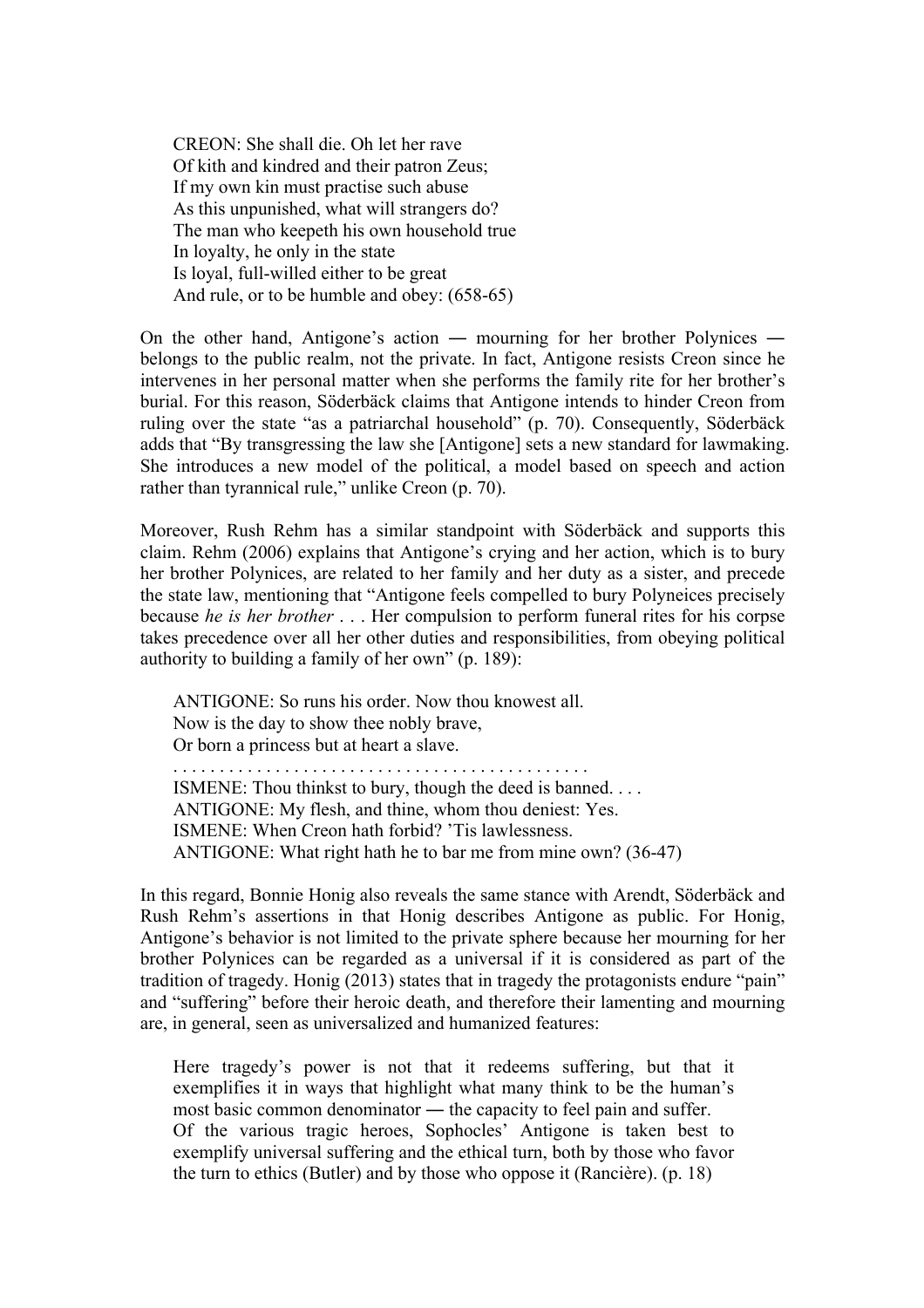In addition to the characteristic as a private sphere instead of a public, Creon exhibits another paradoxical behavior; that is, the disposition as a dictator. He does not admit other citizen's opinion, and he speaks and behaves like a tyrant. In the scene where Creon communicates with his son Haemon, Creon mentions that "the king" owns the state, and he does not think that he needs to listen attentively to citizens' voices. On the other hand, Haemon resists against his father Creon's standpoint and, hence, Haemon depicts Creon as the king of the desert. With regard to this, through Arendt's argument, Söderbäck explains that "Power, for Arendt, is always 'a power potential and not an unchangeable, measurable, and reliable entity like force or strength . . . power springs up between men when they act together and vanishes the moment they disperse' (200)" (p. 67):

CREON: Does Thebes think to dictate our laws to us? HAEMON: Only the very young would argue thus. CREON: By whose will should I govern save mine own? HAEMON: No City is that which is one man's alone. CREON: The City is the King's. That law doth stand. HAEMON: A king like thee would suit an empty land. (734-9)

Contrary to Creon's stance, Arendt claims that politics should include plurality. In *The Human Condition*, Arendt (1958) defines plurality, stating that "Human plurality, the basic condition of both action and speech, has the twofold character of equality and distinction" (p. 175). Creon, however, governs Theban citizens with dictatorial power and hence Haemon depicts Creon as an isolated king in the "empty land" by using metaphor (739). Unfortunately, it is impossible nowadays that in a democratic state the ruler reigns over the people like a tyrant without accepting citizen's opinions. In this sense, Arendt's claim can be regarded as rational and suitable for postmodern politics, and Söderbäck supports Arendt's argument:

Being political, according to Arendt, is to act and speak in concert. Plurality is the ontological condition of politics. Action, as distinguished from both labor and work, 'is never possible in isolation; to be isolated is to be deprived of the capacity to act' (188). Action 'always establishes relationships and therefore has an inherent tendency to force open all limitations and cut across all boundaries' (190). (Söderbäck, p. 66)

With regard to Arendt's concept of plurality, Kristian Klockars (2008) summarized its characteristics with five elements, that is to say, "equality, diversity, active participation, the shared world as a central mediating factor and the interactive or communicative dimension." (p. 64). Therefore, Arendt's plurality is linked to postmodern theories, which Lyotard and Hutcheon respectively state in their essays, on the one hand, and to postcoloniality, on the other hand. First, Hutcheon (1988) says, "Postmodern difference or rather differences, in the plural, are always multiple and provisional" (p. 6) as if Arendt stresses a "potential" and changeable aspects in "power." (qtd. in Söderbäck, 2010, p. 67). From this postmodernist viewpoint, Bhabha also asserts that we can render "truth" of politics "relative" when we embrace hybridity in politics:

He [Homi K. Bhabha] has seen the political as a hybrid and multipolar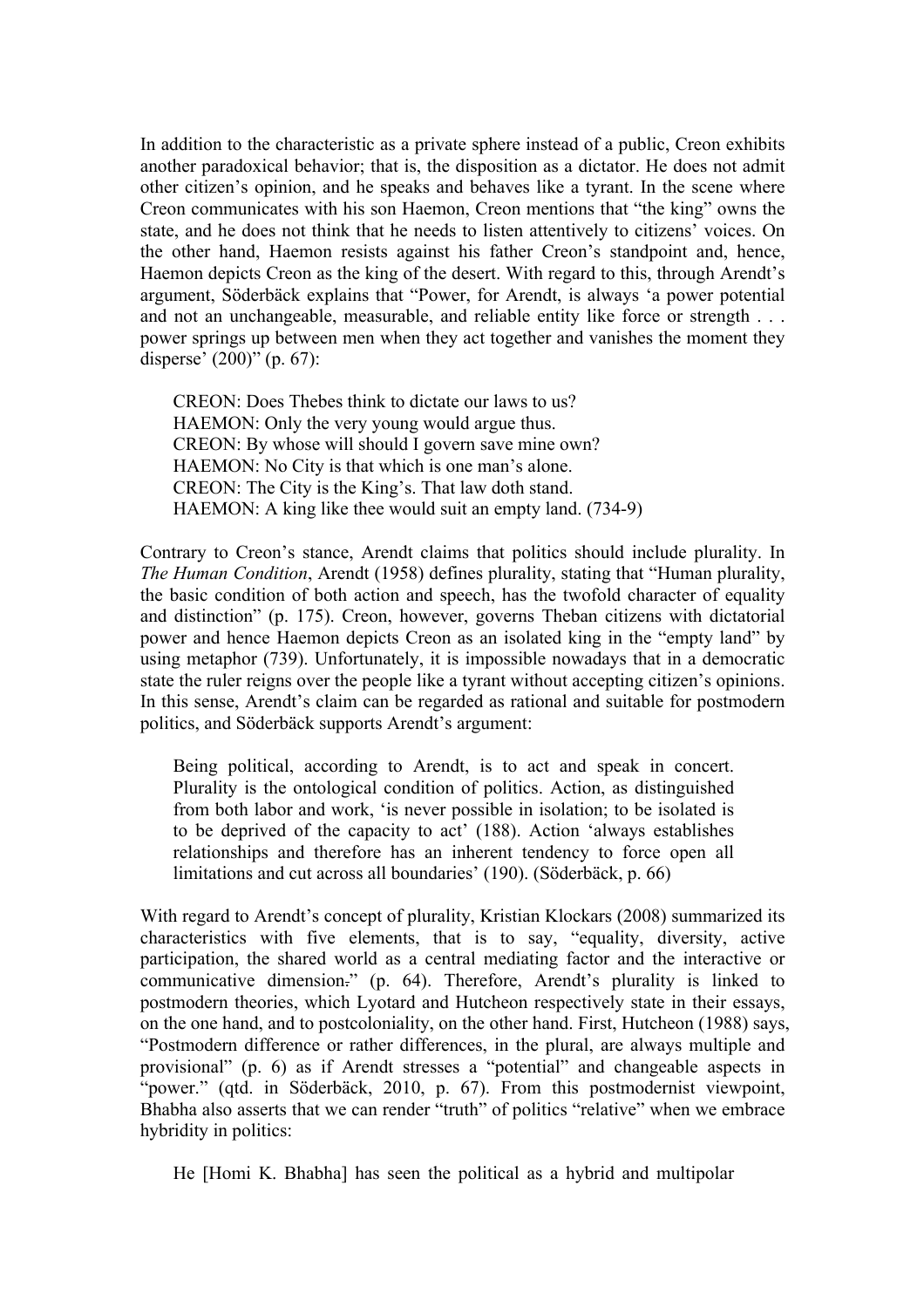space that incessantly qualifies meaning, thereby making 'truth' contingent and relative. He conceives of political positions as ever-evolving, always in a state of flux that allows for the fullest play of all the possibilities of representation. (Chakrabarti, p. 24)

In a similar manner, Lyotard emphasizes the social bond in postmodern era because modern people cannot live alone, that is to say, the critic asserts that in contemporary times people are all intertwined with each other in their social relationship. For this reason, according to Lyotard (1979), no matter what we are, today we are confronted with the situation when we are placed at the moment of interaction, "nodal points" (p.15). From this standpoint, Creon pretermits plurality in postmodernism and Lyotard supports Arendt's plurality because she also regards mutuality as important in political plurality:

A *self* does not amount to much, but no self is an island; each exists in a fabric of relations that is now more complex and mobile than ever before. Young or old, man or woman, rich or poor, a person is always located at "nodal points" of specific communication circuits, however tiny these may be. (p. 15)

Secondly, Arendt's plurality concept functions as an important factor when we analyze the postcolonial texts. Although Sophocles' *Antigone* is an ancient Greek play, from postcolonial perspective Antigone can be depicted as an exile or a refugee since she is placed in a miserable situation after her father Oedipus died and Creon occupied the throne. By violating the state law, she is finally locked in "the rock grave" and dies there (888). For this reason, she can be regarded as an exile when she is dragged to this tomb in accordance with Creon's order:

CREON: Away with her; and in that vaulted tomb, Alone and lost, obedient to my doom, Let her go free whether she wish to die Or live in that rock grave. . . . . . . . . . . . . . . . . . . . . . . . . . . . . . . . . . . . . . . . . . ANTIGONE: O grave, O bridal chamber; O thou deep

Eternal prison house, wherein I keep Tryst with my people, the great multitude Below to Queen Persephone subdued. To them I take my way, of all the last And lowliest, ere my term of life is past; (885-96)

According to Söderbäck (2010), Arendt's claim demonstrates that today "the distinction between private and public has collapsed," and instead "the social realm" emerged and "modern nation-states" replaced old concept of nation or state (p. 66). For this reason, Arendt's plurality is a crucial factor in postmodern times in order to include minorities, such as exiles. In this respect, Nicholas Harrison says, "minority groups are 'unrepresented' in a democracy, if by 'minority group' one understands a number of people with some significant attribute in common whose worldview and/or interests as a group are inevitably consistently ignored or rebuffed by the majority . . . " (Harrison, 2003, p. 99). In addition, across the border, there is the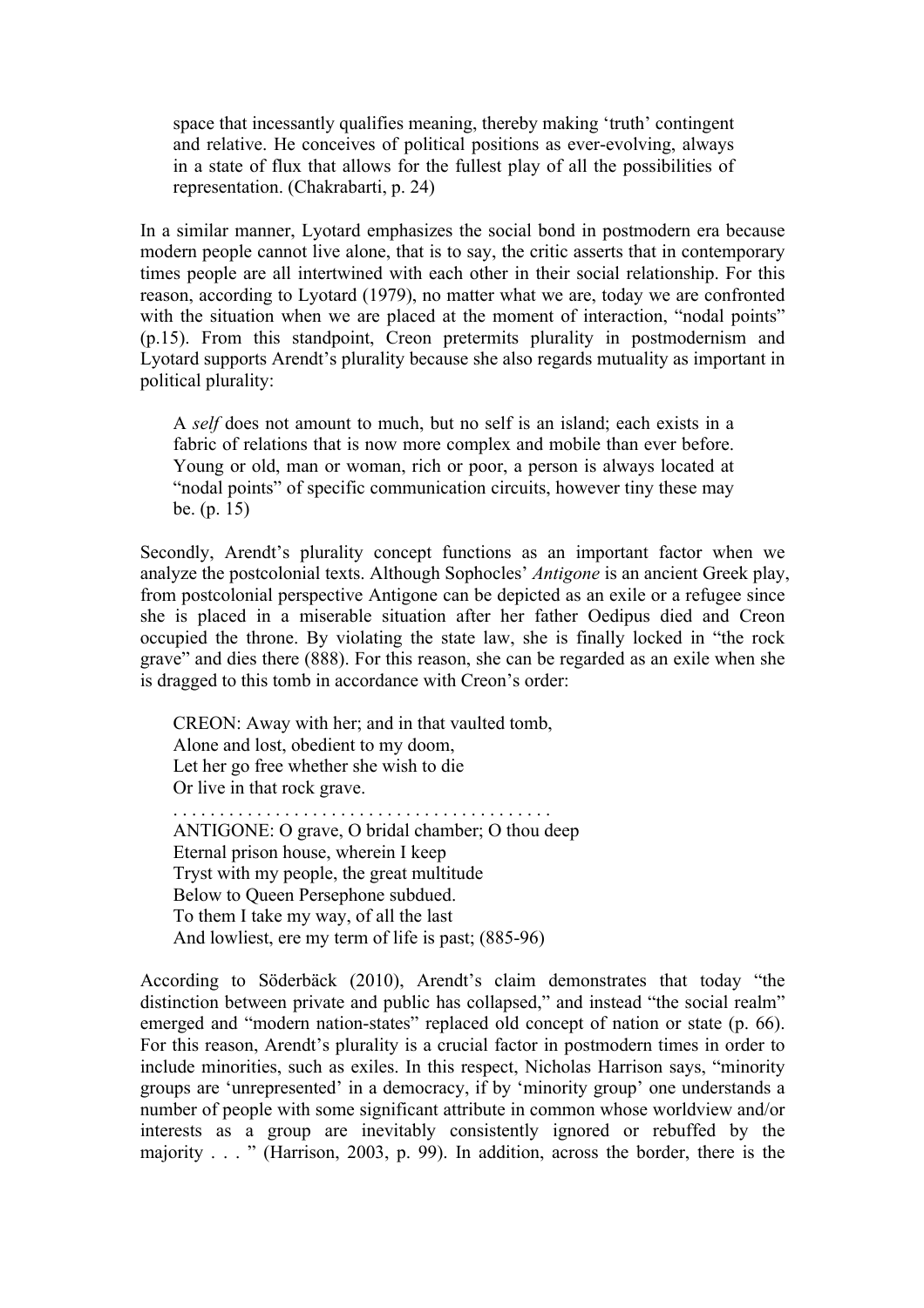marginality for migrants, exiles and refugees like Antigone, and therefore hybridity<sup>3</sup> intervenes in in-betweeness and various interpretations are applied to colonial texts. This hybridity, finally, incorporates the voice in the margin ― their discourse and writing:

But today, nationalism and national liberation struggles are anathema to postcolonialists . . . a 'cultural turn' effectively replaced the revolutionary process in history with an endless process of 'abrogation and appropriation' of colonial texts and practices in quest of an identity that is ultimately and forever decentered, shifting, borderless, fluid, aleatory, ambivalent, and so on. (San Juan Jr., 2008, p. 158)

From the similar perspective, Gikandi (2010) explores the issue of postcoloniality concerning refugees' identity in cosmopolitanism. He mentions that there are problems of "aggregating difference" and "the nature of journey" in transnationalism<sup>4</sup> (p. 24). In aggregating problem, the conflict between the self and the Other occurs because of their difference. Accordingly, Gikandi and Bhabha focus on the diversity and complexity in postcoloniality. In this respect, Gikandi says, "cosmopolitanism, as Ulf Hannerz has reminded us, is also *a matter of varieties and levels*" (p. 24).

To conclude, Antigone resists the state law since Creon, the ruler of Thebes, abuses his strength like a tyrant by using his authority in a citizen's household. Antigone is, finally, sacrificed by Creon's arrogation and she is expelled to the underworld and locked in the rock grave although she is alive. She is, hence, depicted as an exile and excluded from her state Thebes. In this regard, Arendt criticizes Creon's privatization concerning Antigone's family rite. Therefore, from the postcolonial and postmodern viewpoint, Arendt and other critics, such as Söderbäck, Lyotard and Bhabha, emphasize politics of plurality in contemporary era, and it is meaningful that we should embrace the minority group in our society because we live in times of diversity and fluidity.

 <sup>3</sup> Ashcroft (2013) defines "hybridity" in *Postcolonial studies: the key concepts.* He states that "[t]he term 'hybridity' has been most recently associated with the work of Homi K. Bhabha, whose analysis of colonizer/colonized relations stresses their interdependence and the mutual construction of their subjectivities . . . For him, the recognition of this ambivalent space [Third Space of enunciation] of cultural identity may help us to overcome the exoticism of cultural diversity in favour of the recognition of an empowering hybridity within which cultural difference may operate" (p. 108) <sup>4</sup> Ashcroft (2010) defines 'transnational' in his article "Transnation." He mentions that in postcolonial

studies, transnational "might more properly be conceived as a relation between states, a crossing of borders or a cultural or political interplay between national cultures" (p. 73).